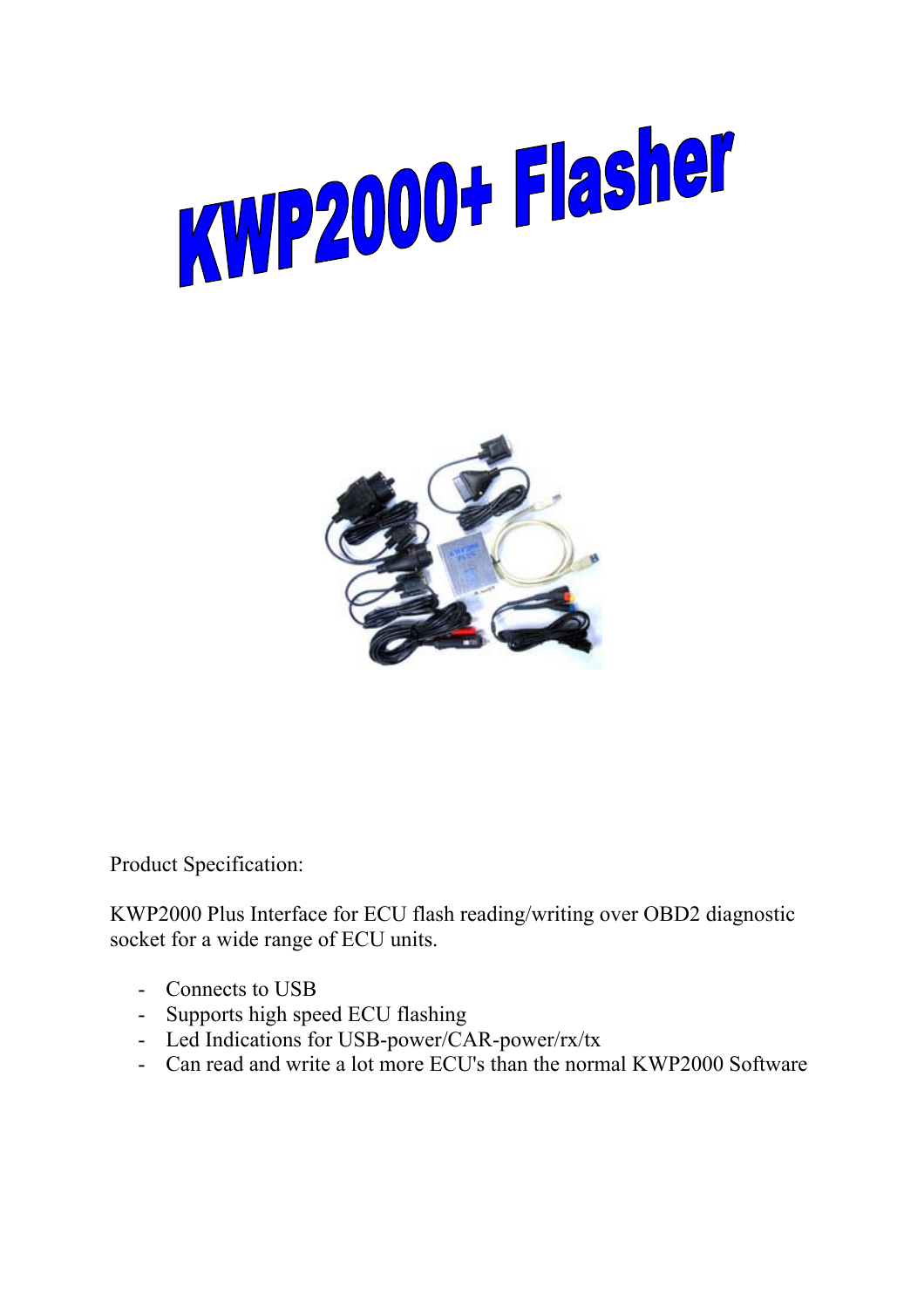Restrictions:

- Backup of the ECU memory is not supported for some of the listed ECU`s here
- Some ECU`s can not be flashed over the OBD2 connector in the car, in this case you have to remove the ECU from the car and flash it "on desk"

Package includes:

- KWP2000 Plus Flasher Interface
- Shielded USB A to USB B connection cable
- Female banana jack cable (For extension of ECU`s "on desk")
- OBD2 connection cable
- 38 pin Mercedes connection cable
- 20 pin BMW connection cable
- 12V Lighter connector to male 4mm banana connectors for powering "on desk" flashing

| Kwp2000+ Serial Programming                            |                         |                   |          |                                                                     |                            |               |                  |
|--------------------------------------------------------|-------------------------|-------------------|----------|---------------------------------------------------------------------|----------------------------|---------------|------------------|
| <b>Selected Program</b>                                |                         |                   |          |                                                                     |                            | 烈 Launch      |                  |
| Opel Bosch ME 1.5.5                                    |                         |                   |          |                                                                     |                            | <b>鳳 Exit</b> |                  |
|                                                        |                         |                   |          |                                                                     |                            |               |                  |
| <b>Installed Programs</b>                              |                         |                   |          | <b>DII's Found</b>                                                  | 44                         |               |                  |
| <b>Discription</b>                                     |                         |                   |          |                                                                     | <b>DII Name</b>            |               | $\blacktriangle$ |
| <b>BMW 320 Edc15C</b>                                  | Opel Bosch ME 1.5.5     |                   |          |                                                                     | Kwpu017.dll                |               |                  |
| Fiat Marelli 4AF / 4EF / 59F / 5                       |                         |                   |          |                                                                     | Kwpu018.dll                |               |                  |
| Renault 1.9 Cdi Bosch EDC1                             | ⋐<br>阻                  | 蟲<br>П            | ⊋<br>Off | Language<br>鳥<br>$\equiv$<br>$\blacktriangledown$<br><b>English</b> | Kwpu019.dll                |               |                  |
| Opel DTI Bosch EDC15M<br><b>Nissan Bosch EDC15C2</b>   | Data<br>Open            | Prog<br>Read      |          | Kick<br>Exit                                                        | Kwpu020.dll<br>Kwpu022.dll |               |                  |
| Renault Delphi Dci                                     | Speed<br>C Slow         | $G$ Fast          |          | <b>Progress Information</b><br><b>Ecu Information Complete</b>      | Kwpu023.dll                |               |                  |
| Audi / Wolkswagen Bosch M                              | Option's                |                   |          | <b>File Name</b><br><b>File Length</b>                              | Kwpu024.dll                |               |                  |
| Fiat/Alfa Bosch ME2.1 Euro2                            | C Read Data             | <b>C</b> Read All |          |                                                                     | Kwpu025.dll                |               |                  |
| <b>BMW Siemens MS41</b>                                | <b>Ecu Information</b>  |                   |          |                                                                     | Kwpu026.dll                |               |                  |
| Opel Bosch ME 1.5.5                                    | W0L0SBF08X6065615       |                   |          |                                                                     | Kwpu027.dll                |               |                  |
| Opel Siemens Simtec 70 (1.8)                           | 0261204058              |                   |          |                                                                     | Kwpu028.dll                |               |                  |
| Opel Delco 1.7 DTI                                     | 0532609                 |                   |          |                                                                     | Kwpu029.dll                |               |                  |
| Ferrari 360 Modena ME7.3<br>Rover Bosch EDC15C DDE     | Y026120405<br>826SA5445 |                   |          |                                                                     | Kwpu030.dll                |               |                  |
| Opel Bosch M1.5.5 Euro2                                | 300X10                  |                   |          |                                                                     | Kwpu031.dll<br>Kwpu032.dll |               |                  |
| Opel Siemens Simtec 90 (1.6)                           |                         |                   |          |                                                                     | Kwpu033.dll                |               |                  |
| <b>Hyundai EDC15C2</b>                                 |                         |                   |          |                                                                     | Kwpu035.dll                |               |                  |
| Volvo V40 EDC15C3                                      |                         |                   |          |                                                                     | Kwpu036.dll                |               |                  |
| <b>BMW Common Rail Edc15C2</b>                         |                         |                   |          |                                                                     | Kwpu039.dll                |               |                  |
| Mini Bosch EDC15C DDE                                  |                         |                   |          |                                                                     | Kwpu040.dll                |               |                  |
| Opel Delphi Z1.4XE / Z1.6XE                            |                         |                   |          |                                                                     | Kwpu041.dll                |               |                  |
| <b>BMW Bosch Motronic M5.2.1</b>                       |                         |                   |          | <b>Ver 2.02</b>                                                     | Kwpu042.dll                |               |                  |
| Izuzu DTI Bosch EDC15M                                 |                         |                   |          |                                                                     | Kwpu043.dll                |               |                  |
| <b>BMW Siemens MS 43</b><br>Honda Civic Bosch EDC15C-7 |                         |                   |          |                                                                     | Kwpu044.dll<br>Kwpu045.dll |               |                  |
| Citroen / Peugeot / Fiat Marelli MM48P                 |                         |                   |          |                                                                     | Kwpu047.dll                |               |                  |
| Opel Marelli Multi Jet                                 |                         |                   |          | ĸ                                                                   | Kwpu051.dll                |               |                  |
| Renault Marelli IAW 5NR                                |                         |                   |          |                                                                     | Kwpu055.dll                |               |                  |
|                                                        |                         |                   |          |                                                                     |                            |               | v                |
| $\vert$ < $\vert$                                      |                         |                   |          |                                                                     |                            | $\rightarrow$ |                  |

Software Screenshot: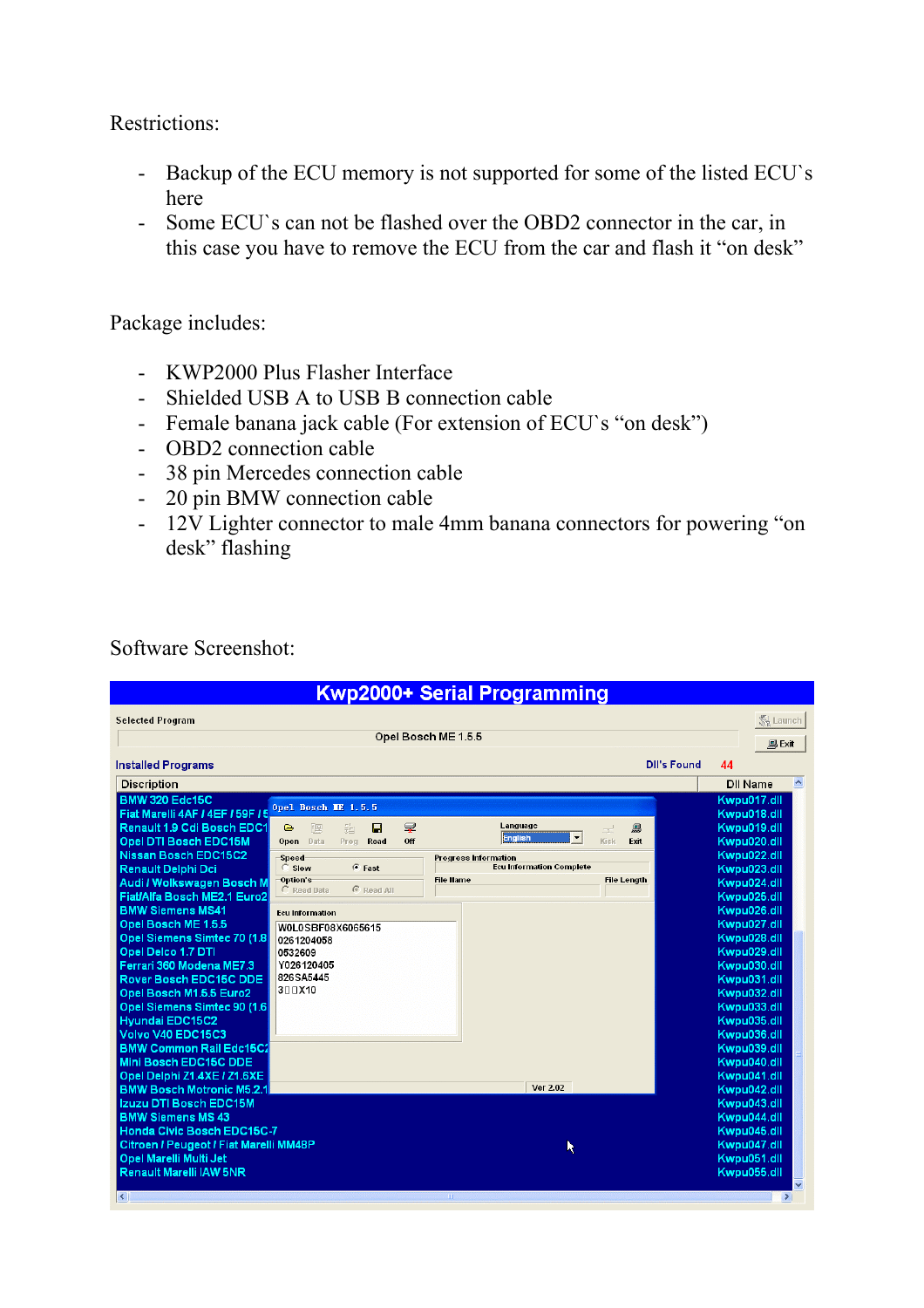Supported Car`s and their ECU`s:

| <b>ECU FAMILY</b>                                       | <b>READ</b><br><b>ORIGINAL</b><br><b>FILE</b> | <b>PROGRAM</b><br><b>TUNED FILE</b> |
|---------------------------------------------------------|-----------------------------------------------|-------------------------------------|
| <b>FIAT/ALFA BOSCH M</b><br><b>1.5.5 Euro 2</b>         | N <sub>O</sub>                                | <b>YES</b>                          |
| <b>FIAT/ALFA BOSCH ME3x</b><br>$-ME7x$                  | <b>YES</b>                                    | <b>YES</b>                          |
| <b>FIAT/ALFA BOSCH ME2.1</b><br><b>EURO 2</b>           | N <sub>O</sub>                                | <b>YES</b>                          |
| <b>FIAT/ALFA BOSCH</b><br><b>EDC15C Euro2</b>           | <b>YES</b>                                    | <b>YES</b>                          |
| <b>FIAT/ALFA BOSCH</b><br>EDC15C-7 Euro 3 Fase 1/2      | <b>YES</b>                                    | <b>YES</b>                          |
| <b>FIAT PUNTO BOSCH</b><br><b>EDC15C-6 Euro 2/3</b>     | <b>YES</b>                                    | <b>YES</b>                          |
| <b>MCC SMART Euro 2/3/4</b>                             | NO                                            | <b>YES</b>                          |
| <b>MCC SMART EDC15C5</b>                                | <b>YES</b>                                    | <b>YES</b>                          |
| <b>CITROEN/PEUGEOT</b><br><b>BOSCH EDC15C2</b>          | <b>YES</b>                                    | <b>YES</b>                          |
| <b>MERCEDES CDI BOSCH</b><br>EDC15C5 (29F400)           | N <sub>O</sub>                                | <b>YES</b>                          |
| <b>MERCEDES CDI BOSCH</b><br><b>EDC15C6</b>             | <b>YES</b>                                    | <b>YES</b>                          |
| <b>AUDI/VOLKSWAGEN</b><br><b>BOSCH EDC15x DIESEL</b>    | <b>YES</b>                                    | <b>YES</b>                          |
| <b>AUDI/VOLKSWAGEN</b><br><b>BOSCH ME7X (Boot Mode)</b> | <b>YES</b>                                    | <b>YES</b>                          |
| <b>CHRYSLER BOSCH</b><br><b>EDC15C2</b>                 | YES                                           | <b>YES</b>                          |
| <b>OPEL DTI BOSCH</b><br>EDC15M                         | NO                                            | <b>YES</b>                          |
| <b>RENAULT 1.9 CDI BOSCH</b><br><b>EDC15C2</b>          | <b>YES</b>                                    | <b>YES</b>                          |
| <b>NISSAN BOSCH EDC15C2</b>                             | <b>YES</b>                                    | <b>YES</b>                          |
| <b>HYUNDAI EDC15C2</b>                                  | <b>YES</b>                                    | <b>YES</b>                          |
| <b>OPEL BOSCH ME 1.5.5</b>                              | <b>YES</b>                                    | <b>YES</b>                          |
| OPEL SIMTEC 70 (1.8 -<br>(2.0)                          | <b>YES</b>                                    | <b>YES</b>                          |
| <b>OPEL SIMTEC 90 (1.6-2.0)</b>                         | <b>YES</b>                                    | <b>YES</b>                          |